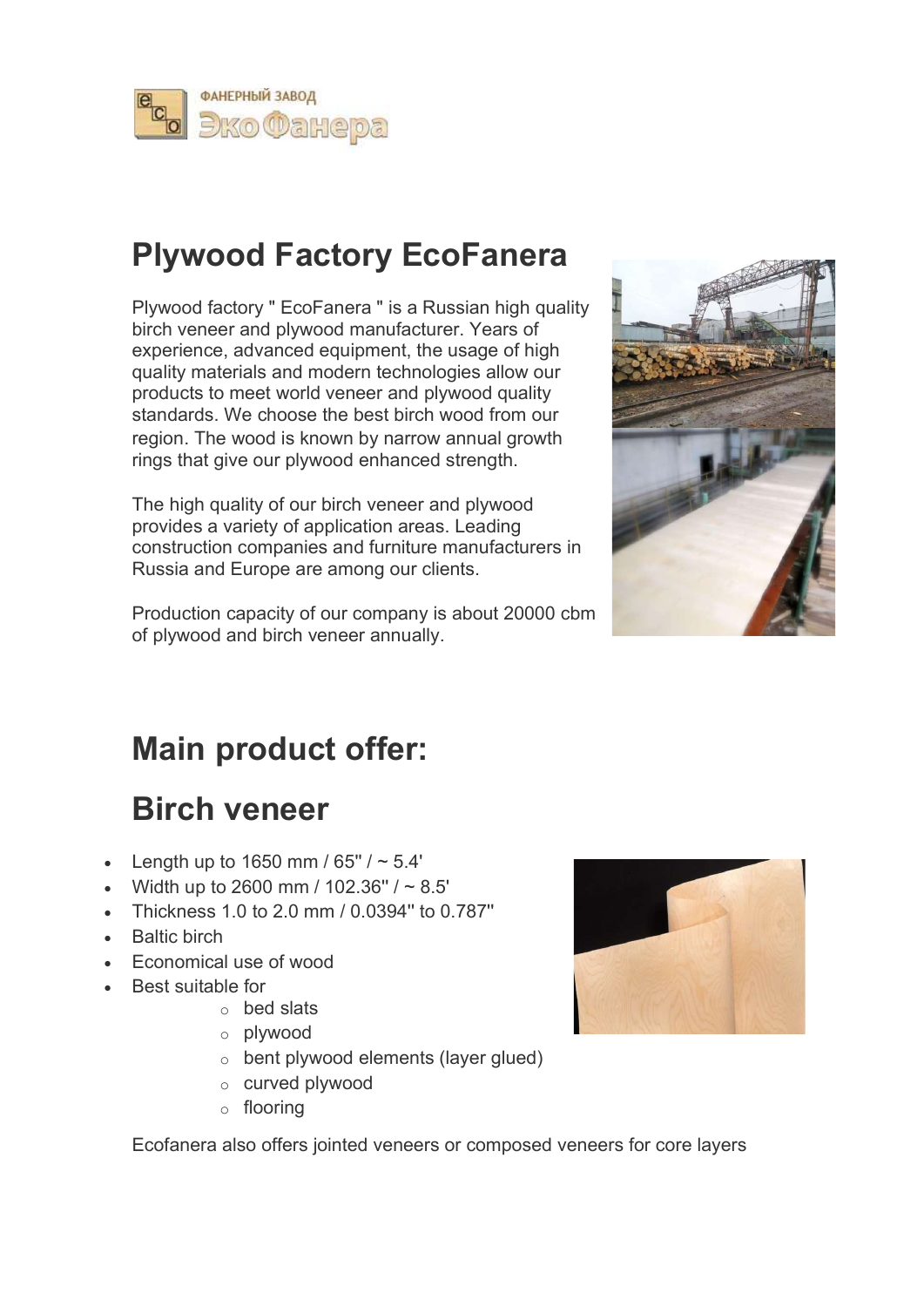#### Location near Moscow

We are located in the city of Kirzhach just 75km away from Moscow. As Moscow is the main transportation hub in Russia it allows us to reduce transportation costs for our European customers. Availability of transportation resources gives us an advantage of delivering our products in time and for better price.

#### Quality and Tolerances

All of our customers are manufacturing companies and they are using our veneer for the production of their own goods. Therefore, tolerances in sizes and grades is one of the most important criteria in our work.

### FSC CW Controlled Wood Certified

We have FSC CW (Controlled Wood) Certificate FC-COC-001459 FC-CW-001459 that confirms the legality of the wood used in our production.

### Variety of our birch veneer application: